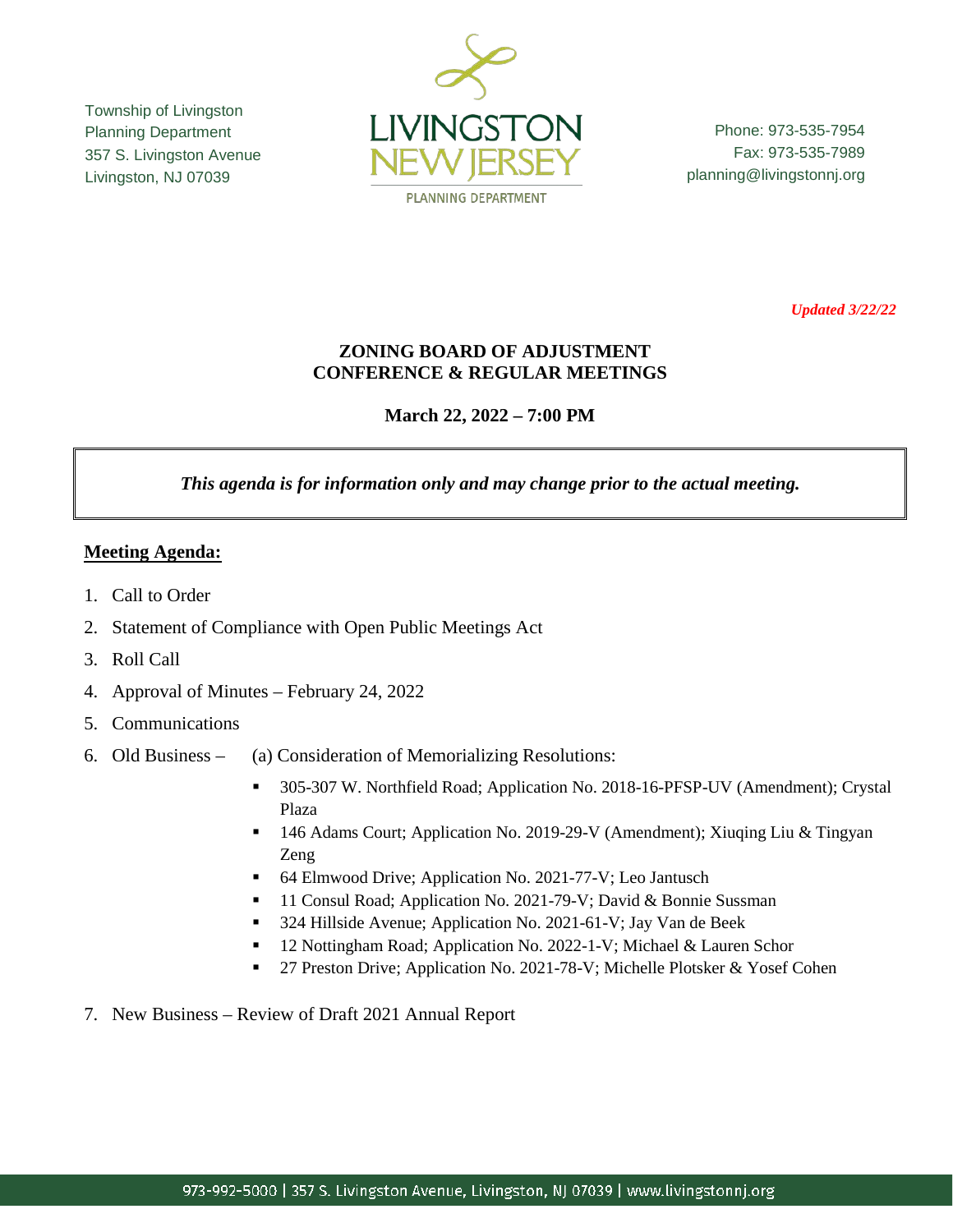1) Variance *(Continued from January 15, 2022)* Block 4800; Lot 29 54 Collinwood Avenue Application No. 2021-75-V Danial Dubinett R-4 Zone [Application Documents;](https://www.livingstonnj.org/DocumentCenter/View/13130/54-Collinwood-Avenue---Application-Docs) [Updated Denial & Plans](https://www.livingstonnj.org/DocumentCenter/View/13507/54-Collinwood-Ave---Updated-Application-Docs)

Applicant seeks approval for additions to the side and rear of home and front & rear covered porches in violation of the following Sections:

- 170-99C3 Right Side Yard Setback 10' required; 6' proposed; 4' variance requested.
- 170-99C3 Left Side Yard Setback 10' required; 6.6' proposed; 3.4' variance requested.
- 170-99C3 Aggregate Side Yard Percentage 30% required; 21.5% proposed; 8.5% variance requested.
- 2) Variance Block 107; Lot 26 183 Beaufort Avenue Application No. 2022-5-V Anish Kapadia R-4 Zone [Application Documents](https://www.livingstonnj.org/DocumentCenter/View/13508/183-Beaufort-Ave---Application-Docs)

Applicant seeks approval for a deck in violation of the following Sections:

- 170-99C(4) Rear Yard Setback 35' required; 24.99' proposed; 10.01' variance requested.
- 3) Variance Block 107; Lot 28 195 Beaufort Avenue Application No. 2022-6-V Aniket Deshpande & Swarada Malode R-1 Zone [Application Documents](https://www.livingstonnj.org/DocumentCenter/View/13509/195-Beaufort-Ave---Application-Docs)

Applicant seeks approval for a deck in violation of the following Section:

- 170-99C(4) Rear Yard Setback 35' required; 24.87' proposed; 10.13' variance requested.
- 4) Variance Block 3901; Lot 106.13 33 Marisa Court Application No. 2022-8-V Vincent & Lucyanna Rubino Research Annual Studies and Research R-5E Zone [Application Documents](https://www.livingstonnj.org/DocumentCenter/View/13510/33-Marissa-Court---Application-Docs)

Applicant seeks approval for a deck in violation of the following Section:

• 170-99C(4) Rear Yard Setback – 35' required; 30.25' proposed; 4.75' variance requested.